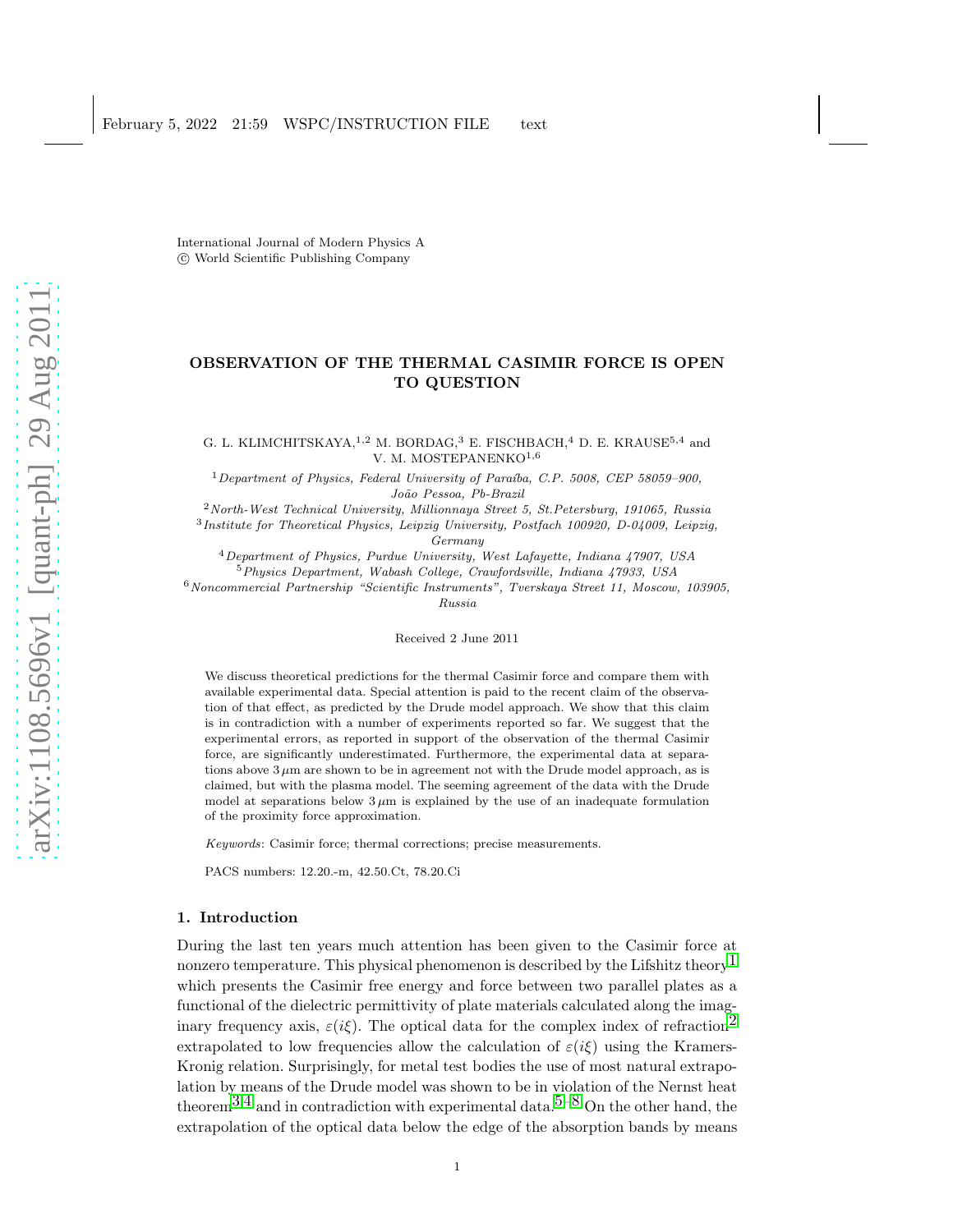of the plasma model, which disregards dissipation of conduction electrons, turned out to be in agreement with the Nernst theorem, and consistent with the experimental results. This created a serious problem because in accordance with classical Maxwell equations the dielectric permittivity in the quasistatic regime is inversely proportional to the frequency in accordance with the Drude model, whereas the plasma model is an approximation applicable only at sufficiently high (infrared) frequencies. Currently the use of the Drude and plasma models in the Lifshitz for-mula is customarily called the Drude<sup>[9–](#page-11-1)[11](#page-11-2)</sup> and plasma<sup>[8](#page-11-0),[12](#page-11-3)[–14](#page-11-4)</sup> model approaches, respectively.

In this paper we discuss present experimental status of the Drude and plasma model approaches to the thermal Casimir force. In Sec. 2 main characteristic features of measurements of the Casimir pressure between metal test bodies by means of a micromechanical oscillator are considered. These measurements exclude the Drude model approach but are consistent with the plasma model. Section 3 briefly reviews experiments with semiconductor  $15,16$  $15,16$  $15,16$  and dielectric  $17,18$  $17,18$  $17,18$  test bodies, where the Drude model approach was excluded as a description of the dc conductivity of dielectrics. In Sec. 4 experiments<sup>[19–](#page-11-9)[21](#page-11-10)</sup> using a torsion balance and spherical lenses with centimeter-size curvature radii performed before 2010 are discussed. The first of them<sup>19</sup> was interpreted<sup>22</sup> as being in disagreement with the Drude model, but later this conclusion was cast in doubt.<sup>[23](#page-11-12)</sup> Our main attention here is devoted to the recent experiment<sup>24</sup> claiming the observation of the thermal Casimir force, as predicted by the Drude model approach (see Sec. 5). We demonstrate that at separations below  $3 \mu$ m the interpretation of this experiment is in fact uncertain because surface imperfections were ignored, and these are invariably present on surfaces of lenses of centimeter-size curvature radius.<sup>[25](#page-11-14)</sup> At separations above  $3 \mu$ m the experimental data are shown to agree with the plasma model approach, as opposed to what is claimed in Ref. [24.](#page-11-13) Section 6 contains our conclusions and discussion.

# 2. Experiments Between Metal Test Bodies Using a Micromachined Oscillator

These three experiments conducted with increased precision<sup>5[–8](#page-11-0)</sup> are independent measurements of the gradient of the Casimir force acting between a sphere of 300 or  $150 \mu m$  radius and a plate of a micromechanical torsional oscillator, both covered with Au. Using the proximity force approximation (PFA), which leads to negligibly small errors for perfectly spherical surfaces of sufficiently large curvature radii, the gradient of the Casimir force was reexpressed as the Casimir pressure between two parallel plates. Different voltages were applied between the sphere and the plate, and the electric force was measured and found in agreement with exact theoretical results in a sphere-plate geometry. This was used to perform electrostatic calibrations. Specifically, the residual potential difference between the sphere and the plate in the absence of applied voltages was determined and found to be independent of separation. (The details of these experiments are described in Refs. [26](#page-11-15) and [27.](#page-11-16))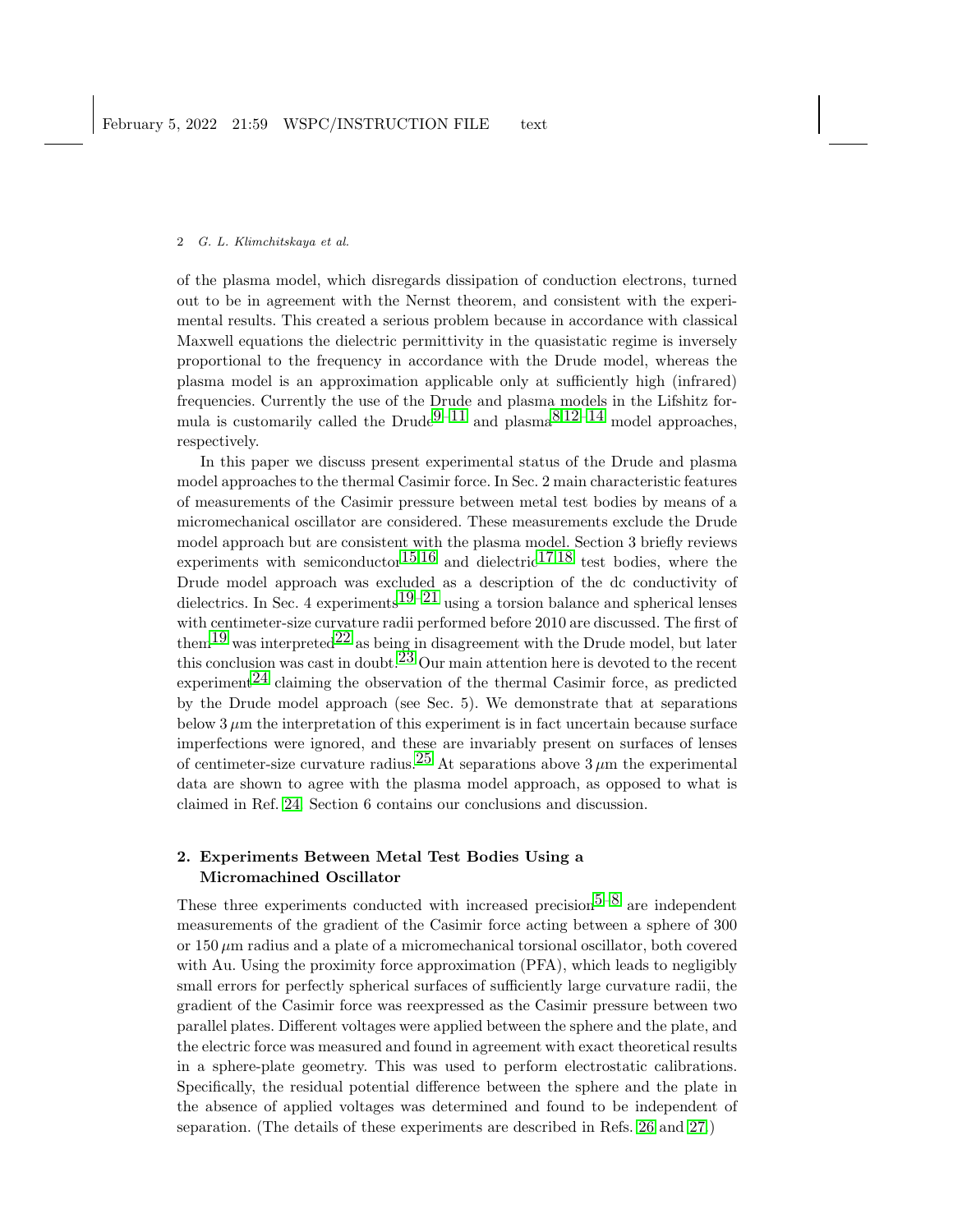

Fig. 1. The experimental data for the Casimir pressure between two parallel plates measured<sup>7,8</sup> by means of micromechanical torsional oscillator as a function of separation are shown as crosses. The arms of the crosses indicate the total experimental errors determined at (a) 95% and (b) 70% confidence level. The grey and black lines show the theoretical Casimir pressures computed using the Drude and plasma model approaches, respectively. The thickness of the lines indicates the total theoretical errors.

It should be stressed that the third, and most precise, experiment using a micro-machined oscillator<sup>[7](#page-10-5),[8](#page-11-0)</sup> is of metrological quality, because the random error of the measured Casimir pressures was made much smaller than the systematic (instrumental) error. The comparison of the measurement results with different theoretical approaches was performed taking into account all possible undesirable systematic effects. Thus, the role of patch potentials was investigated  $6$  and found to be negligibly small (here only small patches are possible with a maximum size less than the thickness of the Au layer, i.e., less than 300 nm).

The experimental results exclude the predictions of the Drude model approach over the entire measurement range from 162 to 746 nm at a 95% confidence level. The same results were found to be consistent with the plasma model approach. For the purpose of comparison with the large separation experiment  $2^4$  in Sec. 5, in Fig. 1 we present the measurement data indicated as crosses in comparison with theoretical predictions in the region from 700 to 746 nm. In Fig.  $1(a)$  and  $1(b)$  the arms of the crosses indicate the total experimental errors determined at a 95% and 70% confidence levels, respectively. As can be seen in Fig. 1, the prediction of the plasma model approach (shown by the black line) is in excellent agreement with the data, whereas the prediction of the Drude model (the grey line) is experimentally excluded. It should be stressed that the experimental and theoretical results shown in Fig. 1 are independent, and the comparison between experiment and theory has been performed with no fitting parameters.

# 3. Experiments with Semiconductor and Dielectric Test Bodies

The Drude-type dielectric permittivity is also used to describe dc conductivity in dielectrics and semiconductors of dielectric type. It is traditional  $\pm$  to disregard dc conductivity when dealing with the van der Waals and Casimir forces between dielectric test bodies. This was justified by the presumed smallness of this effect. It was shown,[28](#page-11-17) however, that the inclusion of dc conductivity into the Lifshitz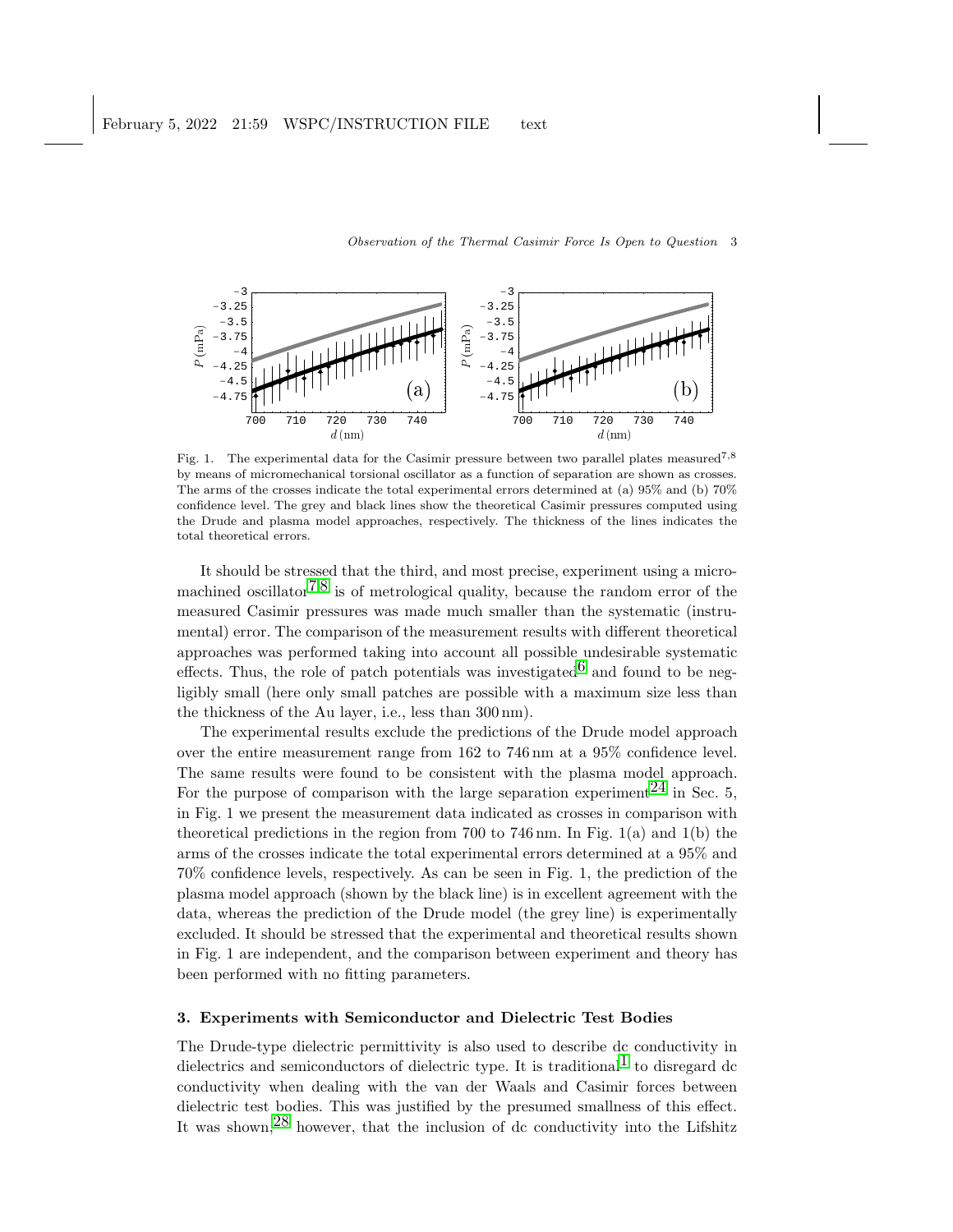

Fig. 2. (a) The experimental data for the difference Casimir force between an Au sphere and Si plate measured15,<sup>16</sup> by means of AFM as a function of separation are shown as crosses. The arms of the crosses indicate the total experimental errors determined at a 95% confidence level. The black and grey lines show the theoretical difference forces computed with neglected and included dc conductivity of Si plate in the absence of light, respectively. (b) The experimental data for the fractional change of the trap frequency due to the Casimir-Polder force between <sup>87</sup>Rb atoms and fused silica plate are indicated by crosses as a function of separation. The total experimental errors are determined at a 70% confidence level. The black and grey lines show the theoretical fractional shift computed with neglected and included dc conductivity of fused silica.

theory leads to a violation of the Nernst heat theorem and significantly increases the magnitude of the Casimir force. This effect was tested in the experiment  $15,16$  $15,16$ measuring the Casimir force difference between an Au sphere of  $100 \mu m$  radius and a Si plate illuminated with laser pulses performed using an atomic force microscope. In the absence of laser light, the Si plate was in a dielectric state with a density of free charge carriers  $5 \times 10^{14} \text{ cm}^{-3}$ . In the presence of light, the density of free charge carriers was increased by almost 5 orders of magnitude (semiconductor of metallic type). The experimental results for the Casimir force difference  $F_C^{\text{diff}}$  (in the presence minus in the absence of light) exclude the dc conductivity described by the Drude model at a 95% confidence level, but are consistent with the Lifshitz theory with dc conductivity in the absence of light disregarded. In Fig. 2(a) the experimental data for the difference Casimir force are indicated as crosses. The theoretical results are shown by the black and grey lines with dc conductivity in the dark phase disregarded and included, respectively. In this experiment, the experimental and theoretical results were also obtained independently, and their comparison has been made with no fitting parameters (see Refs. [26](#page-11-15) and [27](#page-11-16) for details).

Another important experiment is the measurement of the thermal Casimir-Polder force between ground state <sup>87</sup>Rb atoms, belonging to a Bose-Einstein condensate, and a fused silica plate at separations from about 7 to  $10 \mu m$ . This experiment was repeated three times, in equilibrium, when the plate temperature was the same as that of environment, and out of equilibrium, when the plate temperature was higher than in the environment. In all cases the measurement data were in agreement with theory disregarding dc conductivity of fused silica,  $17$  but were in contradiction with theory taking this conductivity into account.<sup>[18](#page-11-8)</sup> As an example, Fig. 2(b) shows the measured fractional shift of the trap frequency  $\gamma_z$  (crosses) due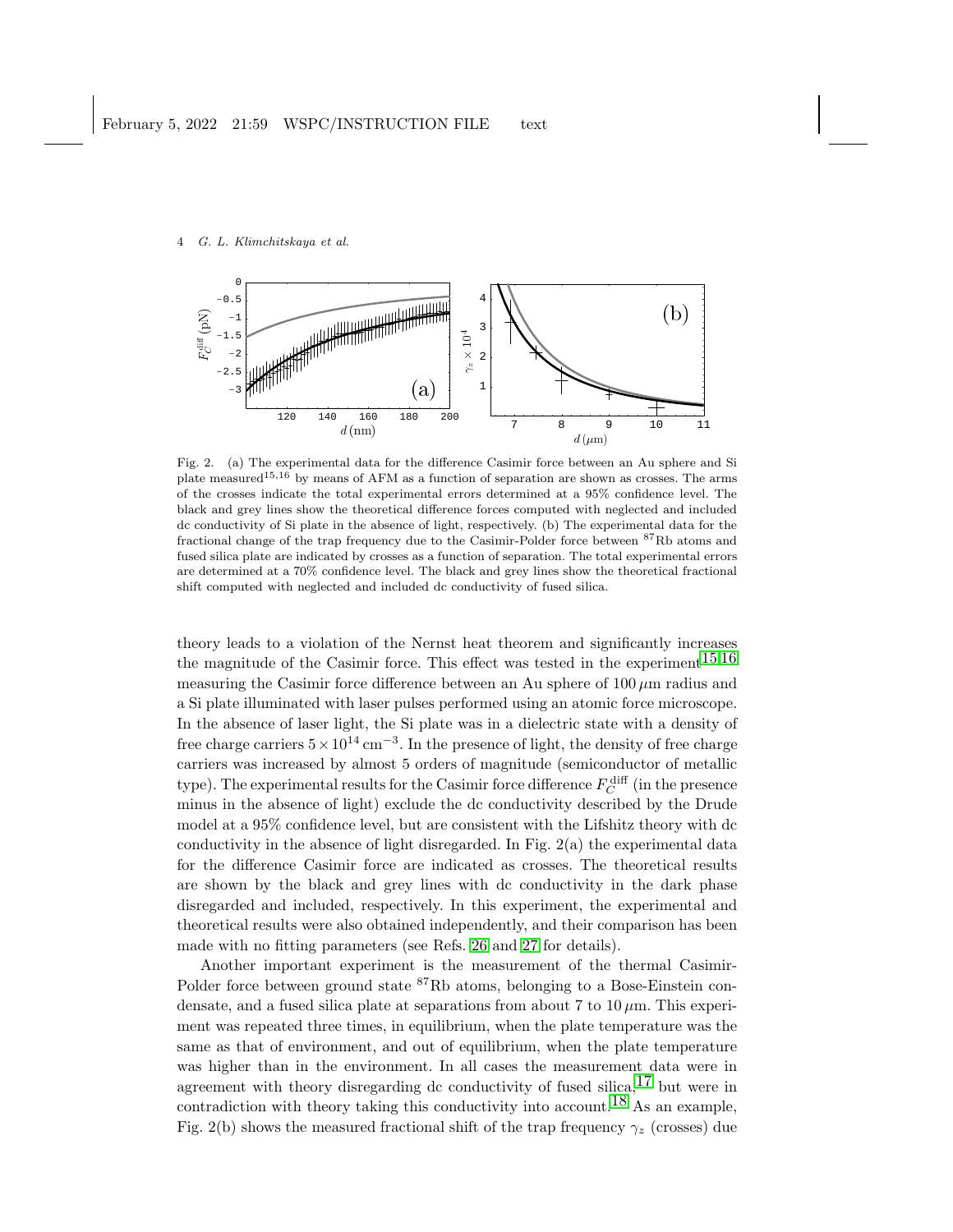to the Casimir-Polder force as a function of separation. The arms of the crosses are plotted at a 70% confidence level (an environment was at 310 K and the plate at 605 K). The black and grey lines show theoretical results computed disregarding and including dc conductivity of fused silica, respectively. We emphasize that, as in the previous two cases, this experiment is an independent measurement and no fitting parameters have been used when comparing the data with theory.

## 4. Torsion Balance Experiments

Experiments measuring the Casimir force with a torsion pendulum<sup>19–[21](#page-11-10),[24](#page-11-13)</sup> use the configuration of a spherical lens of greater than  $10 \text{ cm}$  radius of curvature R in close proximity to a plate. The first such experiment  $19$  was performed in 1997 with a lens of  $R = 12.5$  cm and a plate both coated with Au, and was criticized<sup>29,[30](#page-11-19)</sup> for overestimation of the level of agreement between the measurement data and theory. The results of this experiment at about  $1 \mu$ m separation were used<sup>22</sup> to exclude the Drude model approach to the Casimir force. At  $d = 1 \mu m$  the latter predicts a –18.9% thermal correction to the force which was not observed. Recently the possibility of a systematic correction due to time-dependent fluctuations in the distance between the lens and the plate was discussed.<sup>[23](#page-11-12)</sup> It was speculated<sup>23</sup> that such a correction, if it is relevant to the experiment of Ref. [19,](#page-11-9) might bring the data into agreement with the Drude model approach.

Another torsion balance experiment<sup>20</sup> used a lens of  $R = 20.7$  cm curvature radius and a plate also coated with Au. The measured data over the separation region from 0.48 to  $6.5 \mu$ m demonstrated a high level of agreement with the standard theory of the Casimir force and did not support the existence of large thermal corrections predicted by the Drude model. The comparison between the data and the standard theory of the Casimir force in Ref. [20](#page-11-20) is characterized by the  $\chi^2 = 513$ with the number of degrees of freedom equal to 558. From this it follows<sup>[31](#page-11-21)</sup> that the probability of obtaining a larger value of the reduced  $\chi^2$  in the next individual measurement is as large as 91%, that is a high level of agreement.

One more torsion balance experiment<sup>21</sup> used a Ge lens and a Ge plate. The experimental precision of this experiment was not sufficient to discriminate between different theoretical approaches to the Casimir force.

The characteristic feature of the torsion pendulum experiments listed above is that all of them use fitting parameters, such as the force offset, the offset of the voltage describing a noncompensated electric force, etc. The values of these parameters are found from the best fit between the experimental data and different theories. This means that torsion balance experiments are not independent measurements, and the comparison of their results with theory is not as definitive as for the independent measurements considered in Secs. 2 and 3.

An advantage of torsion pendulum experiments is the use of lenses with centimeter-size radii of curvature, which significantly increases the magnitude of the Casimir force and allows measurements at separations of a few micrometers.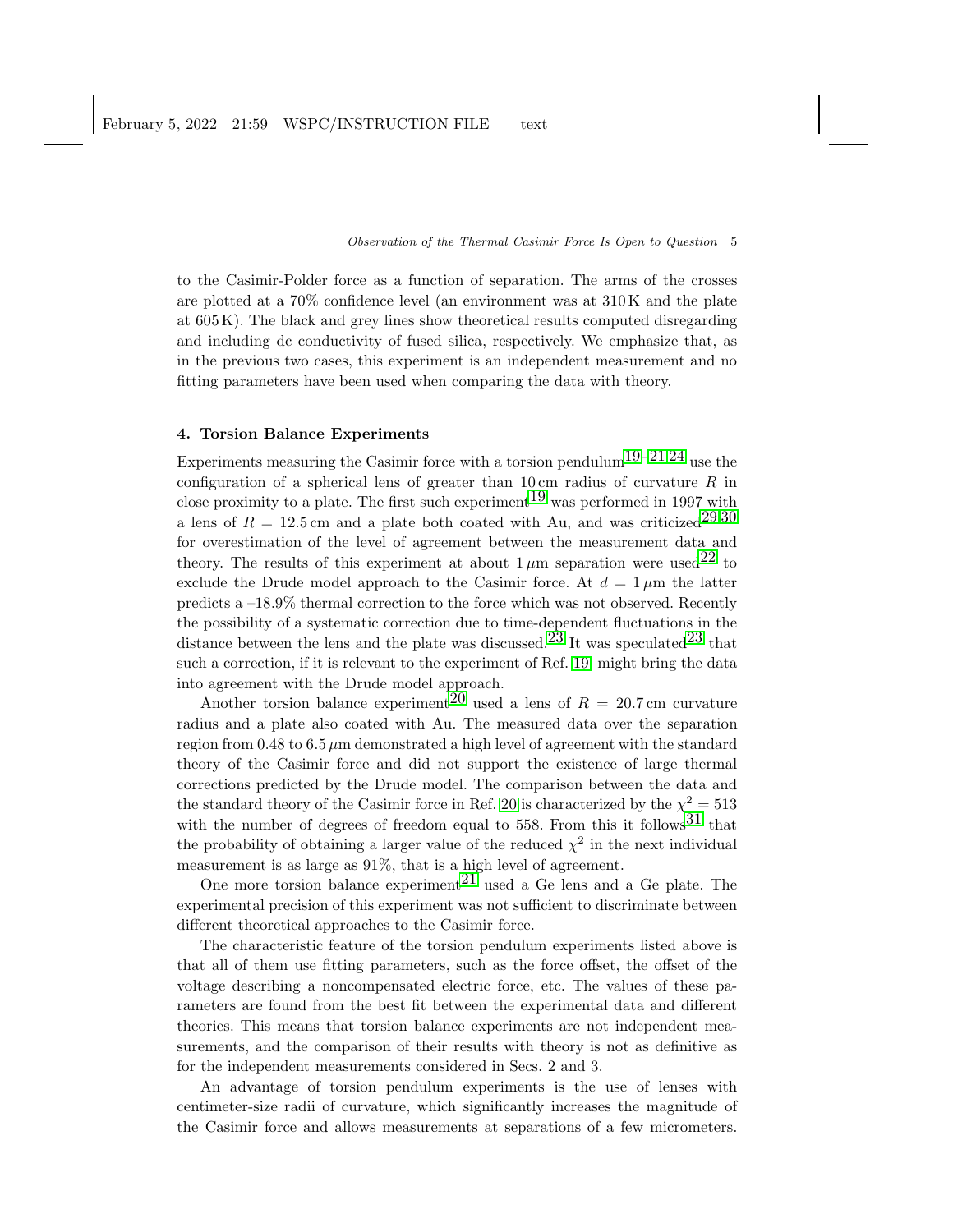The use of large lenses, however, leads to a problem: the experimental results in Refs. [19–](#page-11-9)[21](#page-11-10) were compared with theory using the simplest version of the PFA for the Casimir force acting between a lens and a plate<sup>[26](#page-11-15)</sup>

<span id="page-5-0"></span>
$$
F(d,T) = 2\pi R \mathcal{F}(d,T),\tag{1}
$$

where  $\mathcal{F}(d,T)$  is the free energy (per unit area) at temperature T in the configuration of two parallel plates. Recently it was shown<sup>32</sup> that for lenses of centimeter-size curvature radius at separations below a few micrometers, Eq. [\(1\)](#page-5-0) is not applicable due to deviations from perfect sphericity (such as bubbles and pits) which are invariably present on lens surfaces.  $25$  For example, if there is a bubble with the radius of curvature  $R_1$  and thickness  $D$  near the point of closest approach to the plate, the general formulation of the PFA<sup>26</sup> leads not to Eq. [\(1\)](#page-5-0) but to the result:<sup>[32](#page-11-22)</sup>

<span id="page-5-2"></span>
$$
F(d,T) = 2\pi (R - R_1)\mathcal{F}(d+D,T) + 2\pi R_1 \mathcal{F}(d,T). \tag{2}
$$

Calculations show  $32$  that the Casimir force between a perfectly spherical lens and a plate described by the Drude model at  $d < 3 \mu$ m can be made approximately equal to the force between a lens with some surface imperfections and a plate described by the plasma model, and vice versa. This makes measurements of the Casimir force by means of torsion pendulum experiments uncertain at separations below  $3 \mu m$ .

# 5. Purported Observation of the Thermal Casimir Force

Recently, one more experiment measuring the thermal Casimir force has been performed<sup>24</sup> using the torsion pendulum technique. The attractive force between an Au-coated spherical lens of  $R = (15.6 \pm 0.31)$  cm radius of curvature and an Au-coated plate was measured over a wide range of separations from 0.7 to 7.3  $\mu$ m. As in the case for the earlier torsion pendulum experiments mentioned in Sec. 4, the experiment of Ref. [24](#page-11-13) is not an independent measurement. It uses two phenomenological parameters determined from the best fit between the experimental data and different theoretical approaches (see below for details). Furthermore, similar to earlier experiments exploiting large spherical lenses, the experiment of Ref. [24](#page-11-13) ignores surface imperfections that are invariably present on surfaces of real lenses, as discussed in Sec. 4, and uses Eq. [\(1\)](#page-5-0) in computations notwithstanding the fact that it is applicable only for perfectly spherical surfaces.

It should be emphasized that the experiment of Ref. [24](#page-11-13) measures not the thermal Casimir force in itself, but up to an order of magnitude larger total attractive force between a lens and a plate. The total force is assumed to be the sum of the Casimir force and the electrostatic force from the large patches. As the authors themselves recognize,  $24$  "an independent measurement of this electrostatic force with the required accuracy is currently not feasible". That is why it is hypothesized that there are large patches on Au-coated surfaces due to absorbed impurities or oxides whose size  $\lambda$  satisfies the condition

<span id="page-5-1"></span>
$$
d \ll \lambda \ll r_{\text{eff}} = \sqrt{Rd}.\tag{3}
$$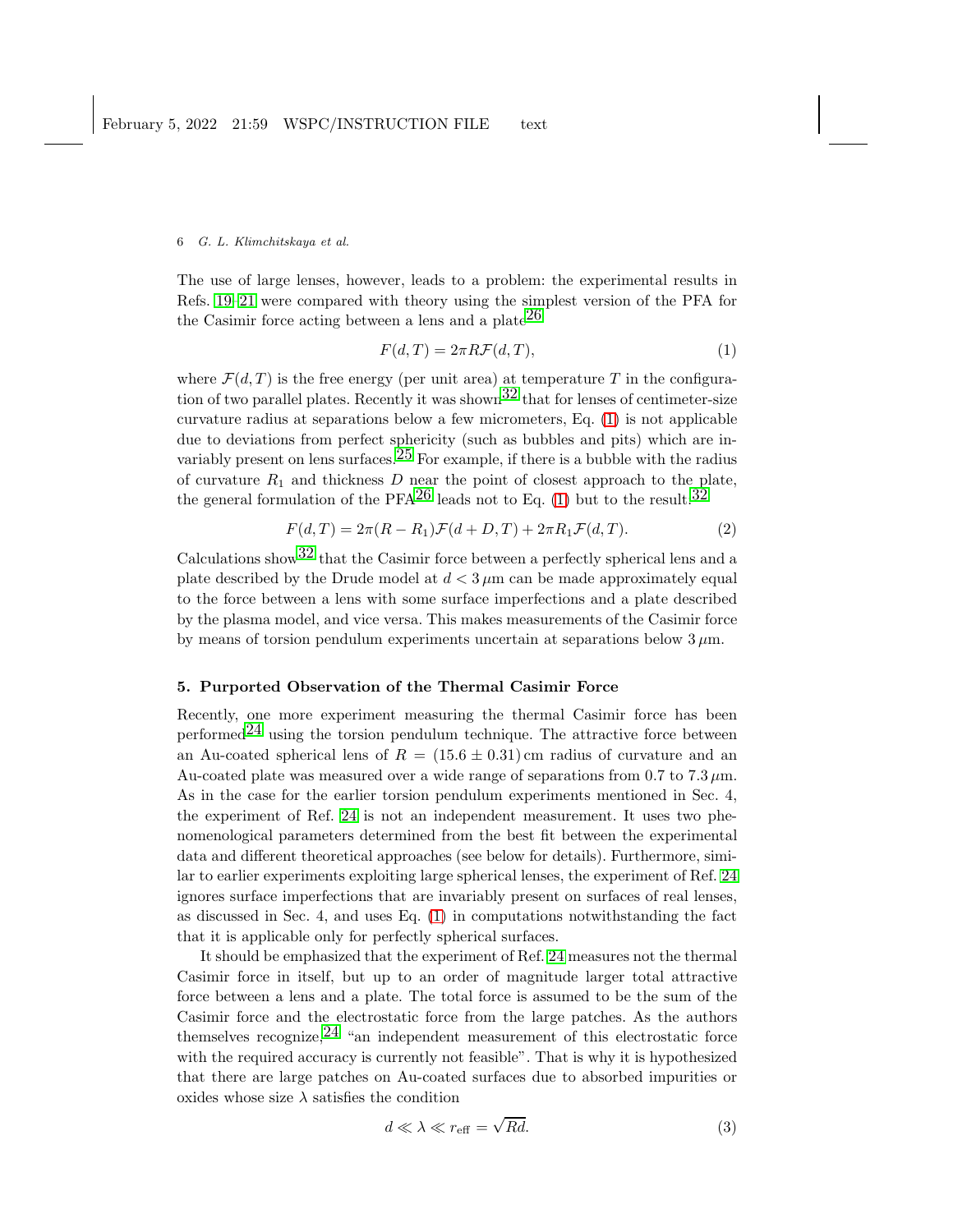Note that small patches due to spatial changes in surface crystalline structure, also mentioned in Ref. [24,](#page-11-13) satisfy a condition  $\lambda \ll d$  because the thickness of the Au films used is only 70 nm. The electric force due to such small patches is exponentially small.<sup>[33](#page-11-23)</sup> Keeping in mind the parameters of the configuration used in Ref. [24,](#page-11-13) for the size of large patches satisfying Eq. [\(3\)](#page-5-1) one obtains  $\lambda \approx 50 \,\mu \text{m}$ . The electric force due to large patches was modelled by the term<sup>24</sup>

$$
F_{\text{patch}}(d) = -\pi \epsilon_0 R \frac{V_{\text{rms}}^2}{d},\tag{4}
$$

where  $\epsilon_0$  is the permittivity of free space, and the parameter  $V_{\rm rms}$  describes the magnitude of the voltage fluctuations across the test bodies. The value of this parameter was not measured and it was used as one of the fitting parameters (we assume that an attractive force is negative).

In the presence of a voltage  $V$  applied between the lens and the plate the measured force was represented in the form $^{24}$ 

<span id="page-6-0"></span>
$$
F(d, V) = F_C(d) - \pi \epsilon_0 R \left[ \frac{(V - V_m)^2}{d} + \frac{V_{\text{rms}}^2}{d} \right],
$$
 (5)

where  $V_m \approx 20 \,\text{mV}$  is the residual potential difference between the lens and the plate and  $F_C(d)$  is the Casimir force at laboratory temperature  $T = 300$  K. It was found<sup>24</sup> that  $V_m$  is nearly independent of separation where it was determined (the variation was  $0.2 \,\mathrm{mV}$  between  $0.7$  and  $7 \,\mathrm{\mu m}$ ).

The measurement data for the total force at different separations were taken with an applied potential equal to  $V_m$  in order to cancel the force from the residual potential difference. The data were corrected for the presence of fluctuations in separation and for a long-term drift of a vibration-isolation slab. The mean experimental data for the total measured force (obtained from 383 sweeps) multiplied by separations are shown on a logarithmic scale in Fig. 2 of Ref. [24](#page-11-13) together with their errors as a function of separation. We reproduce these data in our Fig. 3 plotted on a linear scale. As can be seen in Fig. 3, the errors are unexpectedly small. For example, at the largest separation,  $d = 7.29 \,\mu \text{m}$ , the measured total force is equal to  $F = (19.54 \pm 0.28)$  pN, leading to the relative error 1.4%. For the remaining 20 data points the relative errors vary from 0.86% to 2.2% (note that according to Ref. [24](#page-11-13) the total force "is measured at 30 logarithmically spaced plate separations," but for some unexplained reason the data at only 21 separations are shown<sup>24</sup> in Figs. 2 and 3). According to the caption to Fig. 2 in Ref. [24,](#page-11-13) "the vertical error bars include contributions from the statistical scatter of the points as well as from uncertainties in the applied corrections." Such an important contribution of the total experimental error as a systematic (instrumental) error, which is understood as an error of a calibrated device used in force measurements (i.e., the smallest fractional division of the scale of the device), is not mentioned. The omission of a systematic error may explain the claimed smallness of all errors in Figs. 2 and 3 of Ref. [24.](#page-11-13) The point is that the absolute instrumental errors are typically constant, and this leads to a quick increase of the total relative error with increasing separation distance. If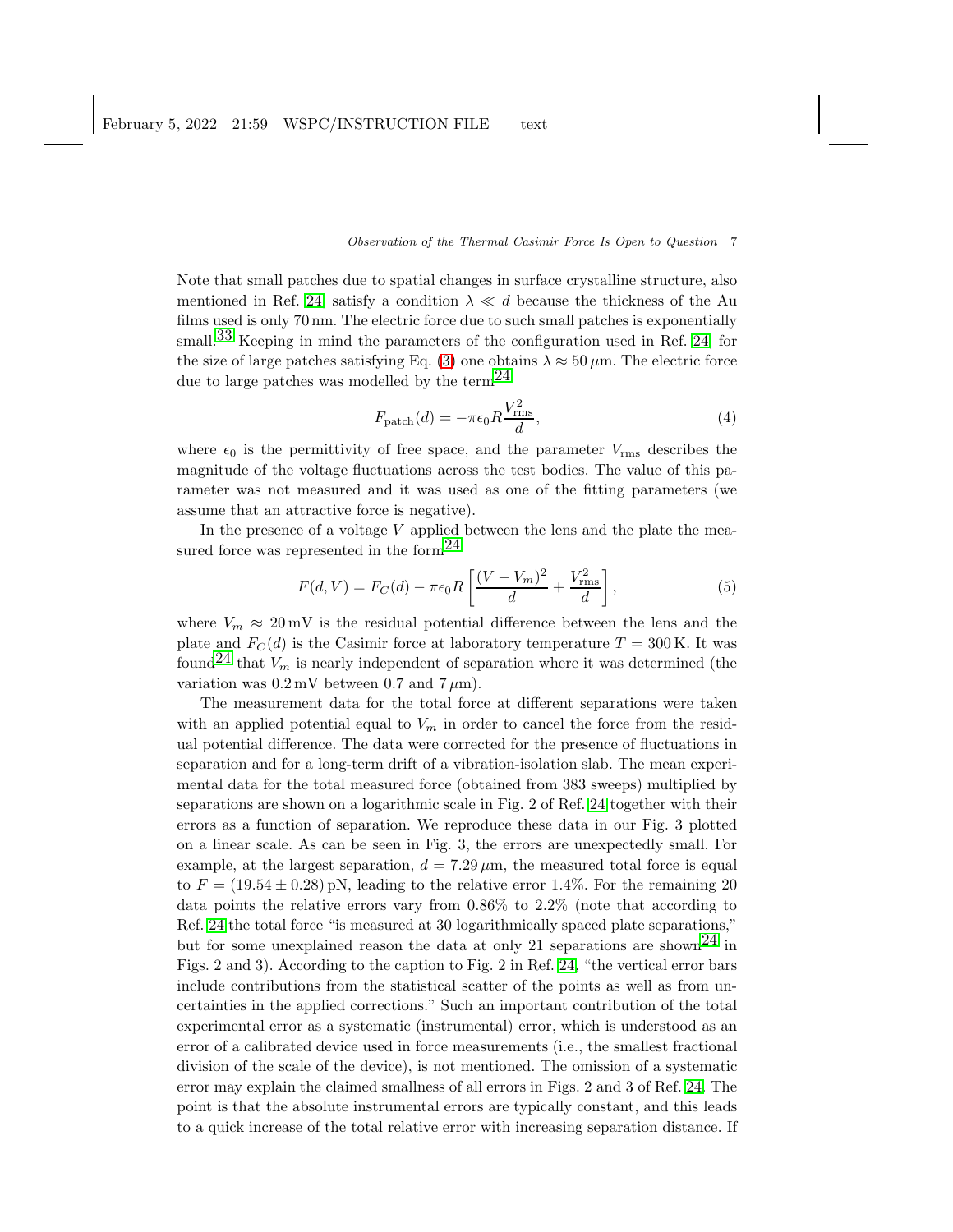

Fig. 3. The experimental data for the magnitude of the mean measured force<sup>24</sup> (electric plus Casimir) multiplied by separation are shown as crosses. The arms of the crosses indicate the experimental errors.<sup>24</sup>

this is true here, it calls into question the subsequent analysis and conclusions in Ref. [24.](#page-11-13) Below, however, we attempt to follow the line of reasoning in Ref. [24](#page-11-13) as if the errors indicated there in Fig. 2 were the total experimental errors. One should also mention that the confidence level at which the errors are found is not indicated in Ref. [24.](#page-11-13) We assume that it is on the level of one sigma.

The corrected mean data were fitted to the theoretical expression of the form<sup>24</sup>

<span id="page-7-0"></span>
$$
F(d) = F_C(d) - \pi \epsilon_0 R \frac{V_{\text{rms}}^2}{d} - a,\tag{6}
$$

where in comparison with  $(5)$  one more fitting parameter a was introduced as a constant force offset due to voltage offsets in the measurement electronics.<sup>[24](#page-11-13)</sup> Here,  $F<sub>C</sub>(d)$  is the theoretical thermal Casimir force which can be computed in the frame-work of the Lifshitz theory<sup>[1](#page-10-0)</sup> using either the Drude or the plasma model approach. From the fitting of mean experimental data for the total force to the theoretical force in Eq.  $(6)$  with two fitting parameters  $V_{\rm rms}$  and  $a$ , it was concluded in Ref. [24](#page-11-13) that the data are in excellent agreement with the thermal Casimir force calculated using the Drude model approach. The plasma model was excluded in the measured separation range. Below we demonstrate that these conclusions are in fact not supported.

Computations of the thermal Casimir force within the Drude model approach were performed in Ref. [24](#page-11-13) using the tabulated  $34$  optical data for the complex index of refraction of Au extrapolated to low frequencies by means of the Drude model. The claimed excellent agreement of these computations with the data manifested itself as the value of reduced  $\chi^2 = 1.04$  with the fitting parameters  $a = -3.0$  pN and  $V_{\rm rms} = 5.4 \,\rm mV$ . It is easily seen, however, that in the experiment under consideration (the number of degrees of freedom is equal to  $21 - 2 = 19$ ) this value of the reduced  $\chi^2$  implies that the probability of obtaining a larger value of the reduced  $\chi^2$  in the next individual measurement is equal<sup>[31](#page-11-21)</sup> to 41%. For the results of an individual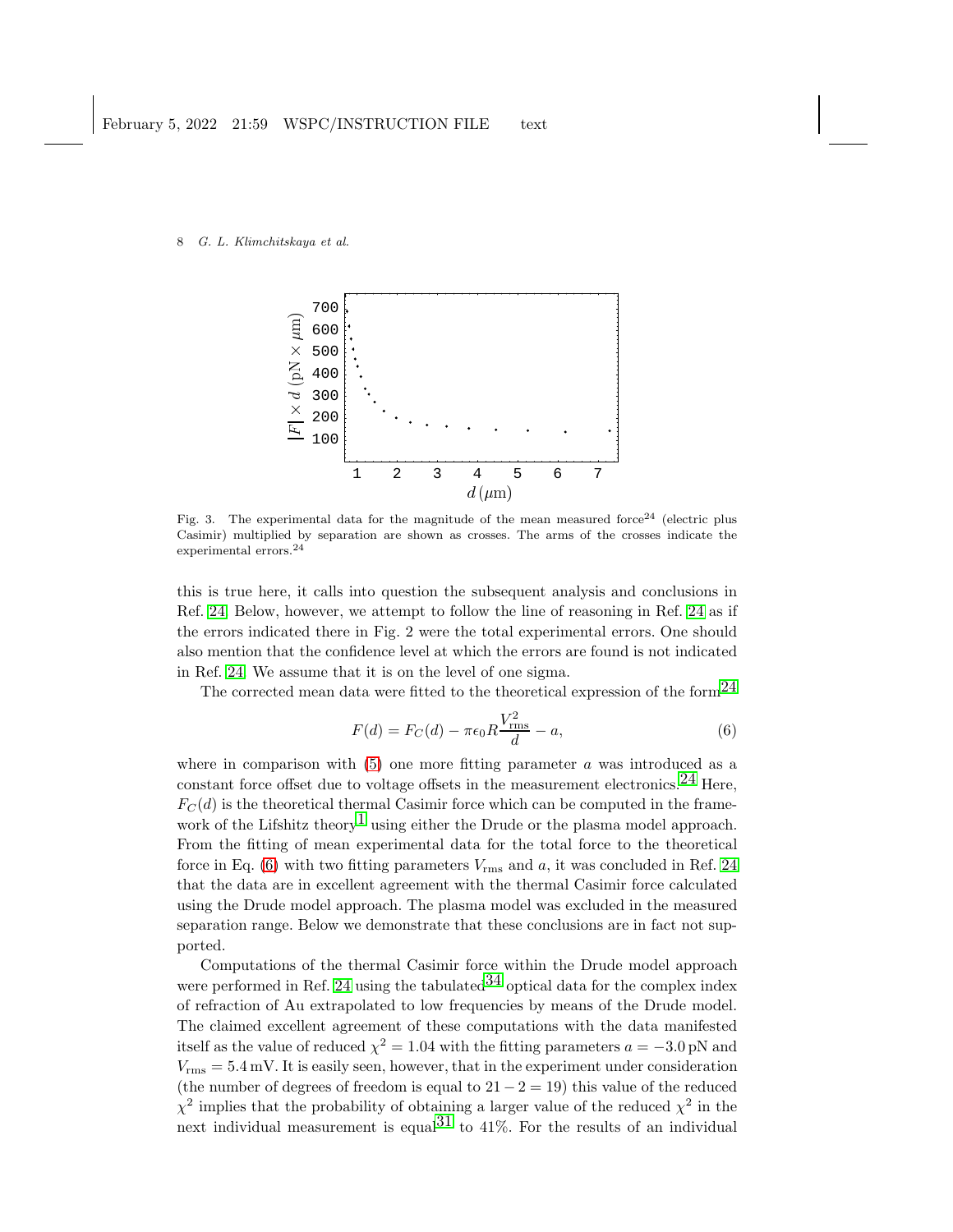measurement fitted to some model, such a  $\chi^2$ -probability could be considered as being in favor of this model. If, however, the mean measured force over a large number of repetitions is used for the fit, as in Ref. [24,](#page-11-13) the  $\chi^2$ -probability should be larger than 50% in order the measured data could be considered as supporting the theoretical model.

The next important fact is that at separations  $d > 3 \mu$ m the experimental data of Ref. [24](#page-11-13) are not in agreement with the Drude model approach, as is claimed, but with the plasma model. At such large separations the theoretical predictions of the Drude and plasma model approaches to a large extent do not depend on the values of plasma frequency and relaxation parameter. Furthermore, at  $d > 5 \,\mu m$ the Casimir forces calculated using the Drude and plasma model approaches are approximately given by  $26,27$  $26,27$  $26,27$ 

$$
F_C^D(d) = -\frac{\zeta(3)Rk_BT}{8d^2}, \qquad F_C^p(d) = -\frac{\zeta(3)Rk_BT}{4d^2},\tag{7}
$$

where  $\zeta(z)$  is the Riemann zeta function, i.e., the predictions of both approaches differ by a factor of two.

To compare the experimental data for the total force with the Drude and plasma model approaches at  $d > 3 \mu m$  (six experimental points in Fig. 2 of Ref. [24](#page-11-13) and in our Fig. 3), we have repeated the fitting procedure to Eq.  $(6)$  with all the same corrections as were introduced by the authors. Keeping in mind that Eq. [\(6\)](#page-7-0) contains two fitting parameters, the number of degrees of freedom is equal to four. When the Drude model approach at  $T = 300 \text{ K}$  is used in the fit, the best agreement with Eq. [\(6\)](#page-7-0) is achieved at  $a = -0.29$  pN and  $V_{\text{rms}} = 5.45$  mV. The respective reduced  $\chi^2 = 1.65$  leads<sup>[31](#page-11-21)</sup> to the probability of obtaining a larger reduced  $\chi^2$  in the next measurement equal to 16%. This signifies a poor agreement of the data with the predictions of the Drude model.

To check the predictions of the plasma model approach at  $d > 3 \mu$ m, we used the generalized plasma-like model<sup>[8](#page-11-0),[14](#page-11-4),[26](#page-11-15),[27](#page-11-16)</sup> to calculate the thermal Casimir force. In this case at  $T = 300 \text{ K}$  the best agreement between Eq. [\(6\)](#page-7-0) and the data is achieved with  $a = 3.6 \text{ pN}$ ,  $V_{\text{rms}} = 4.5 \text{ mV}$  and the reduced  $\chi^2 = 0.67$ . Thus, in the next measurement a larger reduced  $\chi^2$  will be obtained <sup>31</sup> with the probability 61%. This confirms that the plasma model is in a good agreement with the large separation data of Ref. [24.](#page-11-13) In Fig. 4 the magnitudes of the total theoretical forces (electric plus Casimir) multiplied by separations are shown by the grey and black lines. They are obtained from the best fit to the experimental data of Ref. [24,](#page-11-13) indicated as crosses, using the Drude and plasma model approaches, respectively. It is seen that the force data at  $d > 3 \mu m$  are in a good agreement with the plasma model approach.

A seeming agreement of the fit performed in Ref. [24](#page-11-13) with the Drude model approach at separations  $d < 3 \mu m$  may be explained by an unjustified use of the PFA in the simplest form of Eq. [\(1\)](#page-5-0). As explained in Sec. 4, this formulation of the PFA is not applicable to the configuration of a large lens and a plate spaced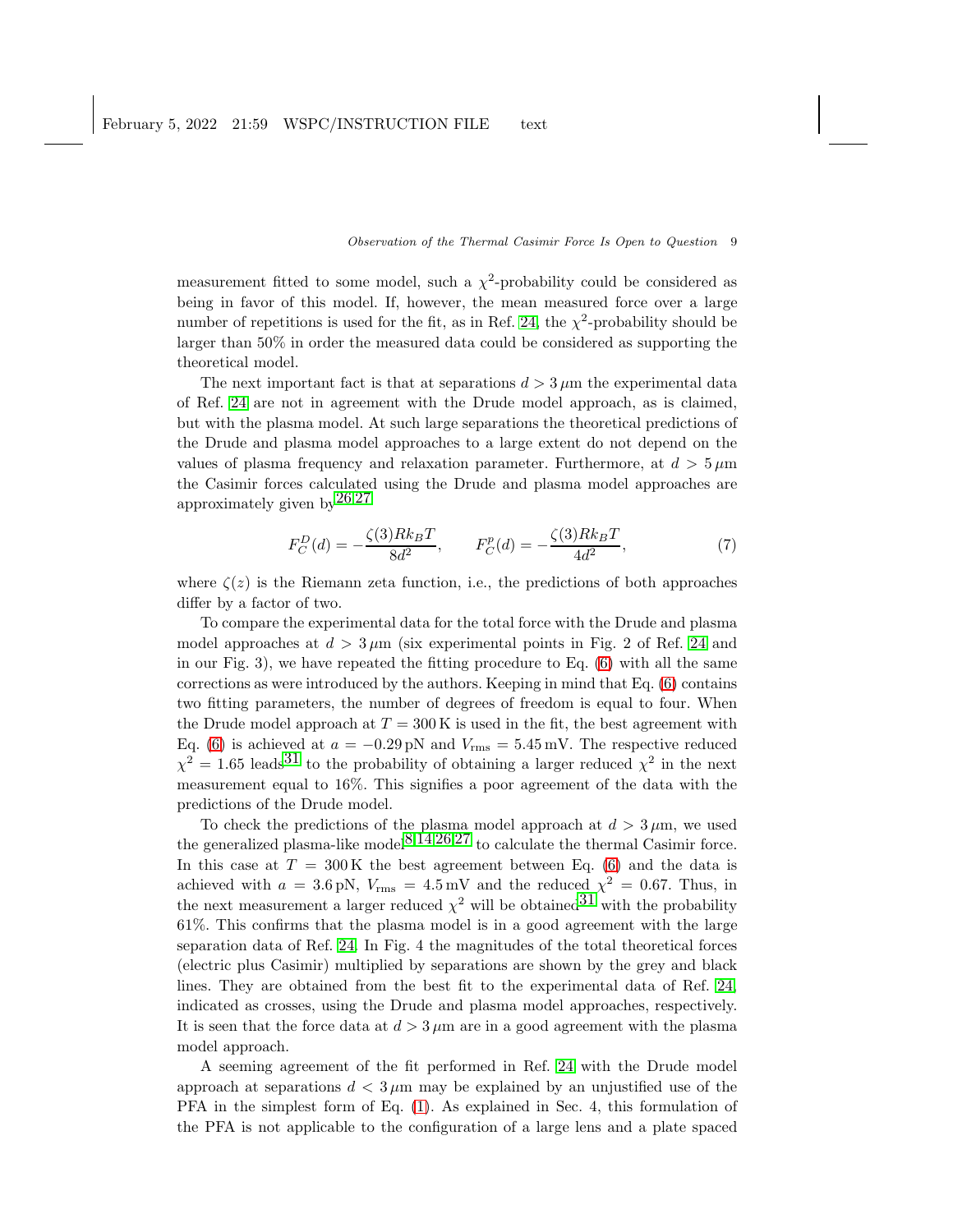

Fig. 4. The experimental data for the magnitude of the mean measured force<sup>24</sup> multiplied by separation are show as crosses. The arms of the crosses indicate the experimental errors.<sup>24</sup> The grey and black lines demonstrate the best fit to the experimental data of the total theoretical force (electric plus Casimir) computed using the Drude and plasma model approaches, respectively, with two fitting parameters.

at separations below  $3 \mu$ m. The surfaces of lenses with large radius of curvature  $(R = 15.6 \text{ cm}$  in Ref. [24\)](#page-11-13) are characterized by deviations from perfect sphericity which necessitate the use of more sophisticated formulations of the PFA, such as in Eq. [\(2\)](#page-5-2). It was shown<sup>32</sup> that in such situations, the force with the plasma model incorporating surface imperfections can appear at separations below  $3 \mu$ m as if due to the Drude model.

# 6. Conclusions and Discussion

In the foregoing, we have discussed the comparison between experiment and theory in connection with claimed observation of the thermal Casimir force in Ref. [24,](#page-11-13) as predicted by the Drude model approach. Our first conclusion is that the experimental results of Ref. [24](#page-11-13) are in contradiction with a number of experiments which exclude this theoretical description of the thermal Casimir force (such as the three experiments using a micromachined oscillator,  $5-8$  $5-8$  two experiments using a torsion pendulum,  $19,20$  $19,20$  $19,20$  an experiment on optical modulation of the Casimir force  $15,16$  $15,16$  $15,16$ performed using an atomic force microscope, and an experiment on measuring the Casimir-Polder force  $^{17,18}$  $^{17,18}$  $^{17,18}$ ).

Our second conclusion is that the experiment  $^{24}$  is not an independent measurement of the thermal Casimir force, but a fit using two fitting parameters and a phenomenological expression for the electric force, presumably arising from large surface patches. According to the authors, this electric force cannot be measured with sufficient precision, although it is up to an order of magnitude greater than the thermal Casimir force. Keeping in mind that the experiments  $5-8,15-17$  $5-8,15-17$  $5-8,15-17$  $5-8,15-17$  are independent measurements of the Casimir and Casimir-Polder force or the Casimir pressure, one may cast doubt on the results of the experiment of Ref. [24.](#page-11-13) Note also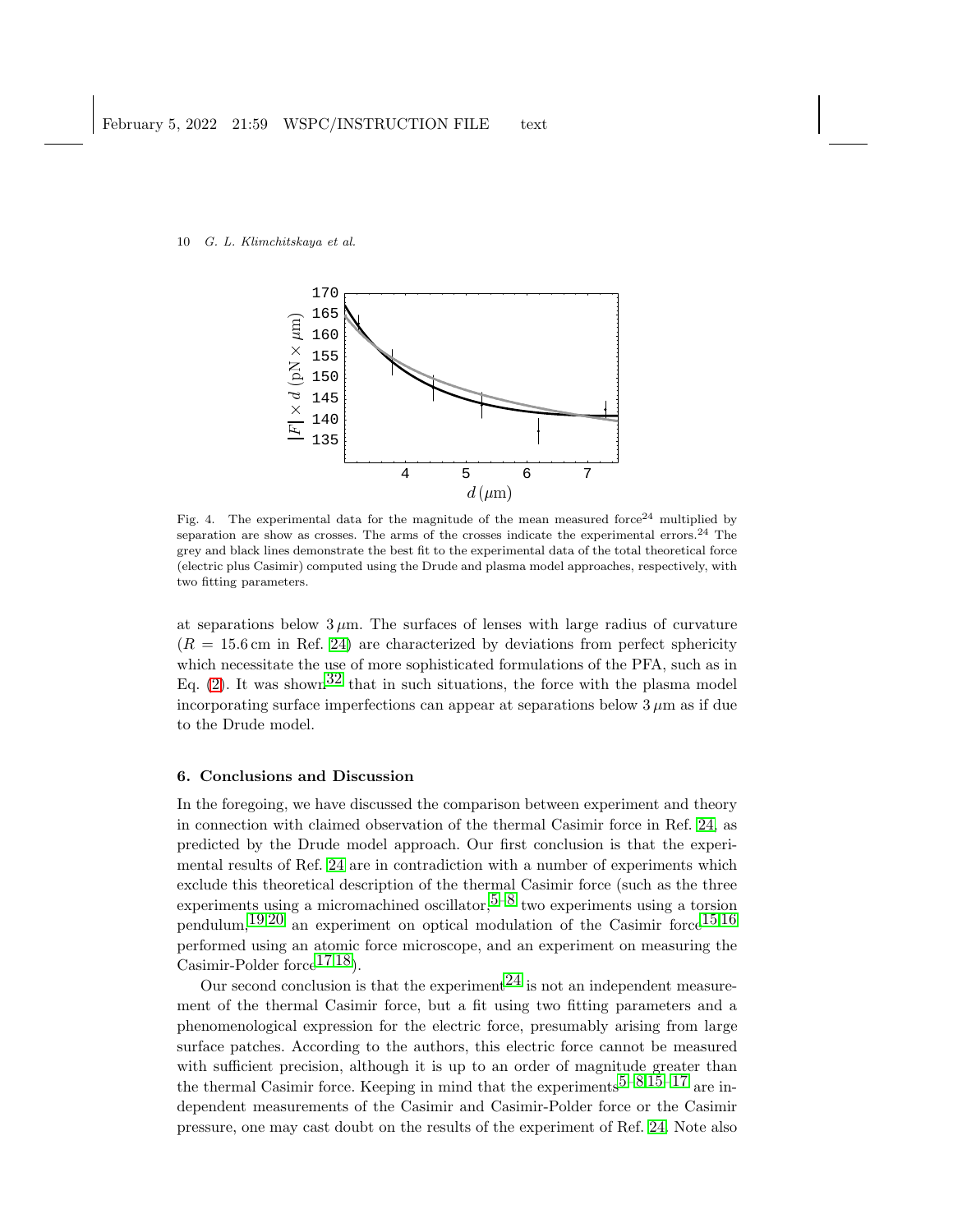that experiments<sup>[19](#page-11-9),[20](#page-11-20)</sup> use a fitting procedure similar to Ref. [24,](#page-11-13) but arrive at the opposite conclusion that the Drude model is not supported.

According to our third conclusion, the experimental errors in the mean total force in Ref. [24](#page-11-13) are significantly underestimated. This is seen from the fact that the systematic (instrumental) errors, which are typically separation-independent, were not addressed and taken into account in the balance of errors. This resulted in surprisingly small relative experimental errors in the mean measured forces (equal to, e.g., 1.4% at the separation 7.29  $\mu$ m).

The fourth conclusion is that at separations above  $3 \mu$ m the measurement data<sup>[24](#page-11-13)</sup> are in agreement not with the Drude model approach to the thermal Casimir force, as is claimed,  $24$  but with the plasma model. This is readily demonstrated by the application of the fitting procedure<sup>[24](#page-11-13)</sup> with all the same corrections, as made by the authors of Ref. [24,](#page-11-13) to the last six experimental points measured at separations above  $3 \mu m$ .

The last, fifth, conclusion is that a seeming agreement of the experimental data for the mean total force  $24$  with the Drude model at separations below  $3 \mu$ m can be explained by the use<sup>[24](#page-11-13)</sup> of an inadequate formulation of the PFA. The formulation that was employed is applicable only to perfectly shaped spherical surfaces, whereas lenses of centimeter-size radius of curvature (such as exploited in Ref. [24\)](#page-11-13) invariably contain surface imperfections that must be taken into account in computations.

To conclude, the results of Ref. [24](#page-11-13) cannot be considered as a reliable confirmation of the predictions of the Lifshitz theory combined with the Drude model. Therefore, the problem of thermal Casimir force remains to be solved.

## Acknowledgments

G.L.K. and V.M.M. were supported by CNPq (Brazil) and by the DFG grant BO 1112/20–1. E.F. was supported in part by DOE under Grant No. DE-76ER071428.

## <span id="page-10-0"></span>References

- <span id="page-10-1"></span>1. E. M. Lifshitz and L. P. Pitaevskii, Statistical Physics, Pt.II (Pergamon, Oxford, 1984).
- 2. E. D. Palik (ed.), Handbook of Optical Constants of Solids (Academic, New York, 1985).
- <span id="page-10-2"></span>3. V. B. Bezerra, G. L. Klimchitskaya and V. M. Mostepanenko, Phys. Rev. A 66, 062112 (2002).
- <span id="page-10-3"></span>4. V. B. Bezerra, G. L. Klimchitskaya, V. M. Mostepanenko and C. Romero, Phys. Rev. A 69, 022119 (2004).
- <span id="page-10-4"></span>5. R. S. Decca, E. Fischbach, G. L. Klimchitskaya, D. E. Krause, D. López and V. M. Mostepanenko, Phys. Rev. D 68, 116003 (2003).
- <span id="page-10-6"></span>6. R. S. Decca, D. L´opez, E. Fischbach, G. L. Klimchitskaya, D. E. Krause and V. M. Mostepanenko, Ann. Phys. (N.Y.) 318, 37 (2005).
- <span id="page-10-5"></span>7. R. S. Decca, D. L´opez, E. Fischbach, G. L. Klimchitskaya, D. E. Krause and V. M. Mostepanenko, Phys. Rev. D 75, 077101 (2007).